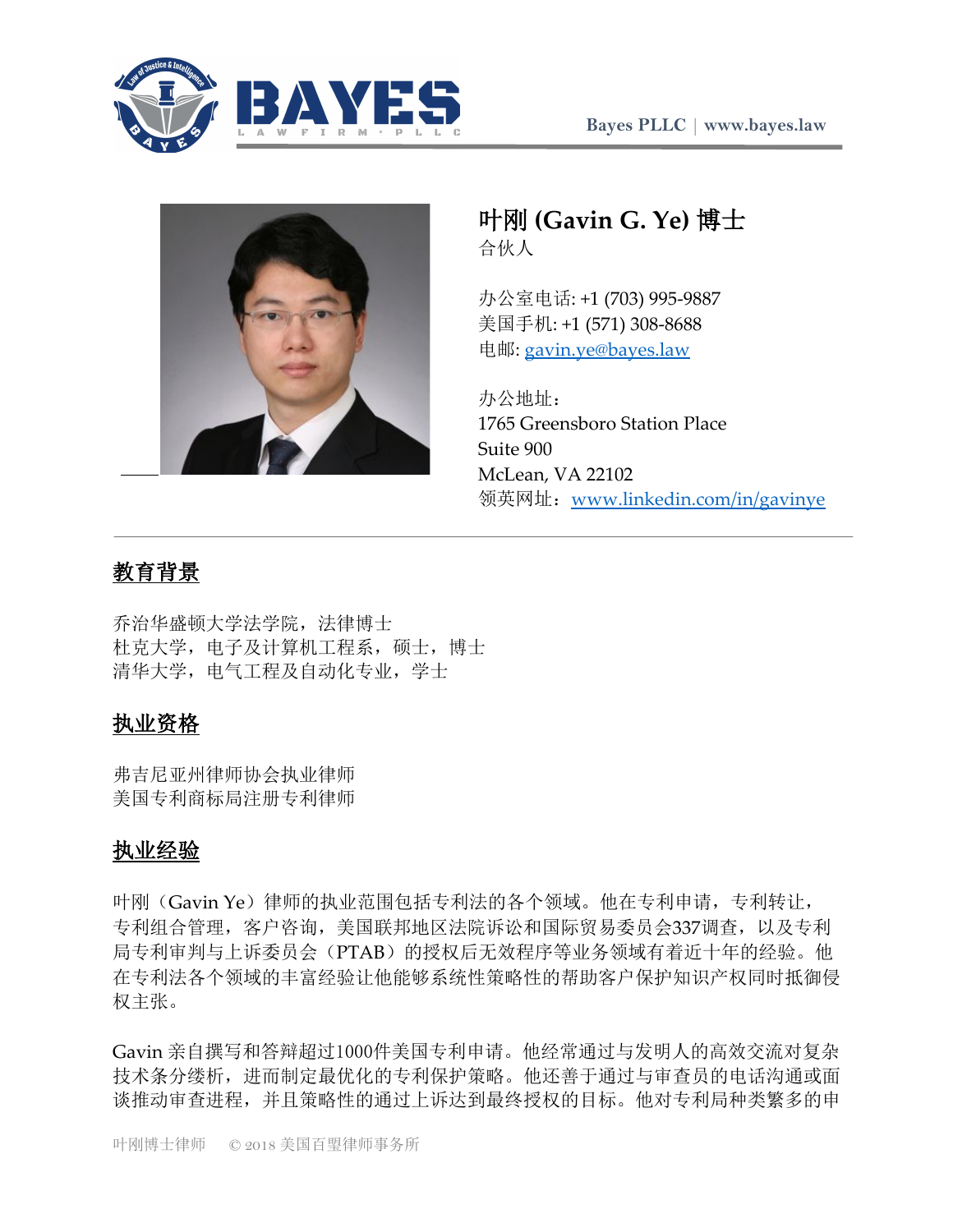请和审查程序非常熟悉,并且能熟练运用恰当的程序组合达到客户对专利申请的期望和要 求。比如,他曾用不到四个月的时间为一个急需专利保护的客户获得授权。他还曾通过上 诉为一个客户获得了未经任何改动的所有原始权利要求的授权。

Gavin丰富的诉讼经验包括诉前调查,事实和专家证人的调查取证,撰写动议,协同权利 要求解释,获取证人口供,和撰写建议判决请求。他还善于运用授权后无效程序增强庭前 和解的谈判砝码,并最终节省诉讼费用。

Gavin 对尖端技术有着深刻的理解,使他能够和发明人进行高效的交流。这得益于他在学 术界接受过的严格训练和他对前沿科技和工业进步的不断学习。他在技术领域的经验包 括:人工智能和机器学习及其在诊断和治疗型医学仪器,金融科技,以及自动驾驶等方面 的应用;对电磁能量进行精准控制的智能电器;融合云计算,在线支付,和数据主导型增 长策略的电子商务平台;构成LTE和5G通讯标准基础的电信技术;源于航天计划的微型 化学分析仪; 颠覆传统运输和住宿行业的共享经济系统; 以及半导体器件, 消费电子产品 (游戏机,相机,打印机等),机械系统,医学影像设备,电力电子,数字及模拟电路, 计算机仿真软件,网络技术,和商业方法等等。

Gavin服务的客户包括了从高科技初创企业到跨国集团在内的各种规模的公司。通过与处 在不同发展阶段的客户的合作与交流,Gavin深知知识产权在公司成长的不同时期会发挥 不同的作用。因此,他能够根据客户的具体需求提供最契合客户商业目标的解决方案。

在加入百琞(Bayes)律师事务所之前,Gavin在美国飞翰(Finnegan)律师事务所执业 近十年。

## 执业领域

#### 专利局业务

- 专利撰写
- 专利申请
- 上诉至专利审判与上诉委员会 诉前尽职调查 (PTAB)
- 专利复审
- AIA法案下的PTAB无效程序

### 其它业务

- 战略性专利布局
- 专利许可和交易
- 法律意见书和咨询
- 尽职调查

### 专利诉讼

- 国际贸易委员会337调查
- 地区法院诉讼
- 
- 和解谈判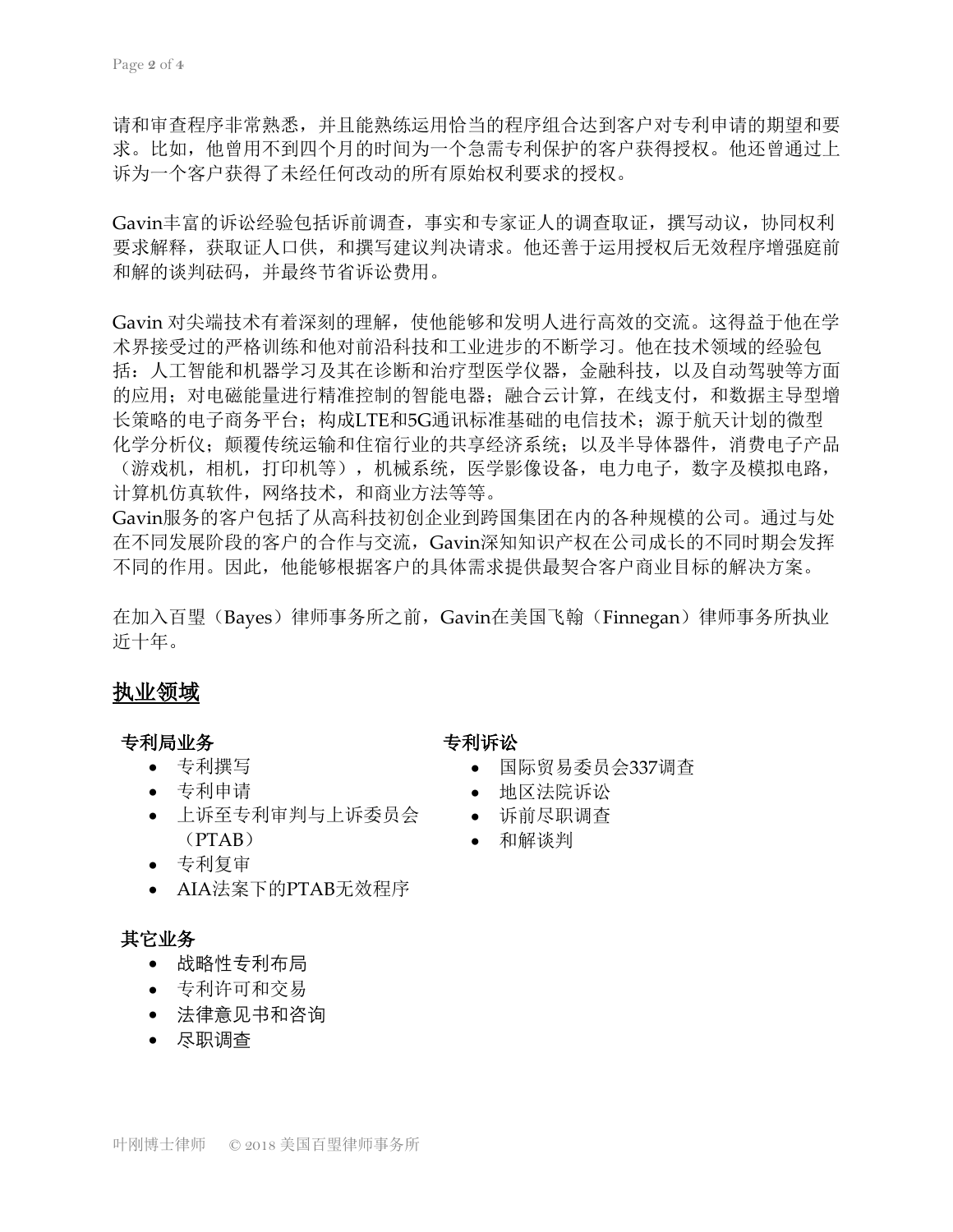## 经验精选

#### 国际贸易委员会:

*Certain Modular LED Display Panels and Components Thereof (Ultravision Technologies, LLC v. LEDman Optoelectronics Co., Ltd. et al.)* 国际贸易委员会第 337-TA-1114 号调查案 Shaw 法官 相关技术: 模块化 LED 显示屏

*Certain Digital Cable and Satellite Products, Set-top Boxes, Gateways, and Components Thereof* **(***Sony Corp. et al. v. ARRIS Enterprises LLC et al***.)** 国际贸易委员会第 337-TA-1049 号调查案 McNamara 法官 相关技术: 有线和卫星电视机顶盒,英特网网关

## *Certain Cold Cathode Fluorescent Lamp ("CCFL") Inverter Circuits (O2 Micro International, Inc. v. Monolithic Power Systems, Inc.)*

国际贸易委员会第 337-TA-666 号调查案 Gildea 法官 相关技术: 冷阴极荧光灯驱动电路

### 联邦地区法院:

### *MLR, LLC v. Sony Electronics Inc.*

弗吉尼亚东区联邦地区法院第 1:13-cv-01208 号案 相关技术: 无线通讯设备

*Bender v. LG Electronics et al.* 加利福尼亚北区联邦地区法院第 CV-09-2114 号案 相关技术: 电流反馈放大器

*Lighting Ballast Control LLC v. Universal Lighting Technologies, Inc. et al.* 德克萨斯州北区联邦地区法院第 7:09-CV-00029-O 号案 相关技术: 冷阴极荧光灯驱动电路